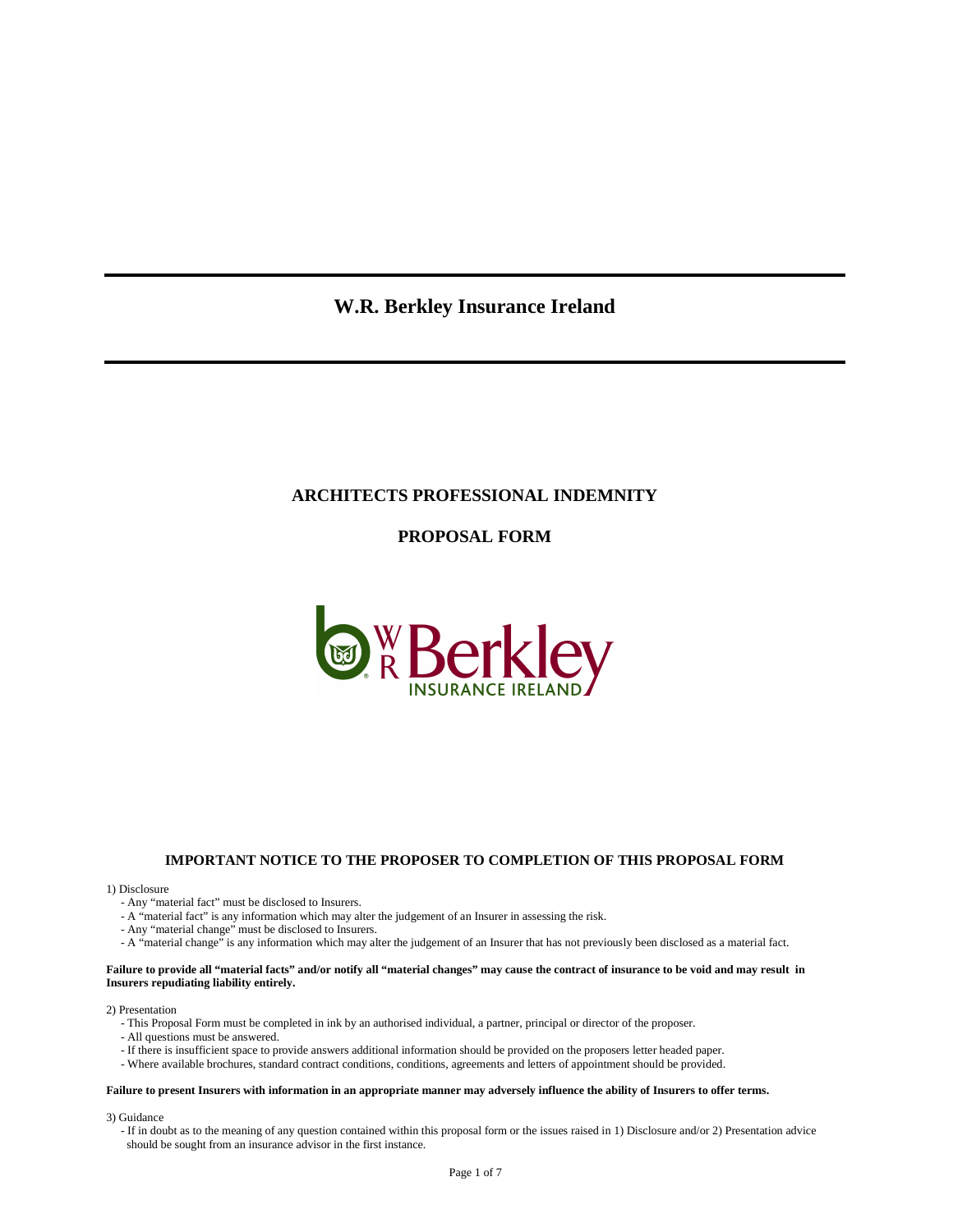# **SECTION 1 – GENERAL DETAILS**

1) Please provide the following details:

| Name of proposer(s) to be covered | Date Established |
|-----------------------------------|------------------|
|                                   |                  |
|                                   |                  |
|                                   |                  |
|                                   |                  |
|                                   |                  |

2) Main address of the proposer and any overseas addresses (specifying the name and position of the individual responsible at each location including web and e mail addresses):

E mail address Web address

3) Individual, partner, principal, director, consultants under a contract of service details:

| Name | Age 1 | Qualifications | Date (s) Qualified |
|------|-------|----------------|--------------------|
|      |       |                |                    |
|      |       |                |                    |
|      |       |                |                    |
|      |       |                |                    |
|      |       |                |                    |
|      |       |                |                    |

Attach CV where the proposer has been established less than 5 years and/or where any individual has no relevant qualifications.

| 4) Number of employees split between the following:                              |                |                                                                                                     |        |  |
|----------------------------------------------------------------------------------|----------------|-----------------------------------------------------------------------------------------------------|--------|--|
| <b>Oualified</b>                                                                 | Administrative | Other (specify)                                                                                     |        |  |
|                                                                                  |                | 5) Is the proposer connected or associated (financially or otherwise) with any other entity?        | Yes/No |  |
| 5.1) If yes is cover required for any work undertaken for any associated entity? |                |                                                                                                     | Yes/No |  |
|                                                                                  |                | 5.2) If yes please provide full details including nature of the work undertaken and income derived. |        |  |

| 6) During the past 6 years has the proposers name been changed, has any other business been purchased | Yes/No |
|-------------------------------------------------------------------------------------------------------|--------|
| and/or has any merger or consolidation taken place?                                                   |        |

If yes please provide details.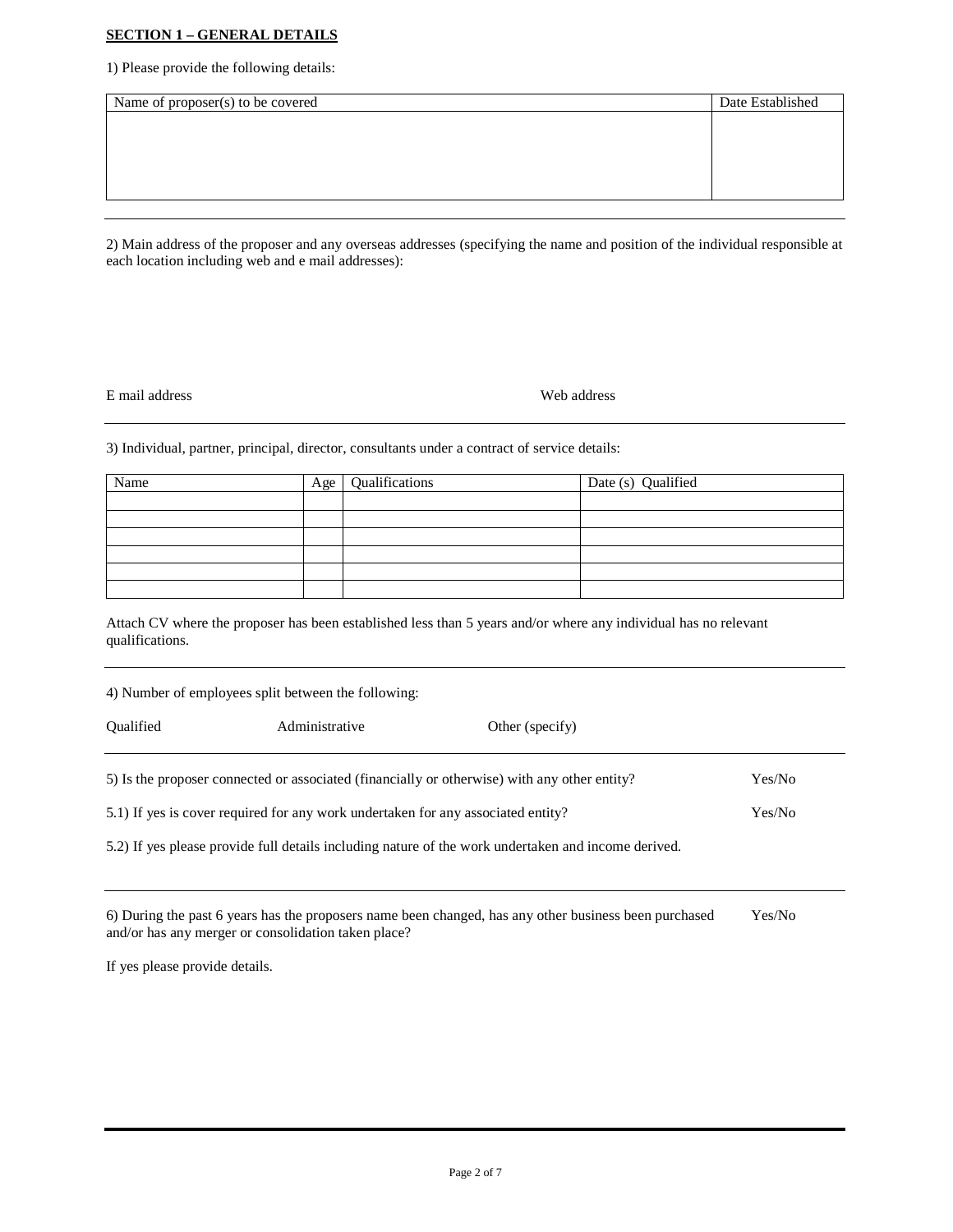# **SECTION 2 – CLAIMS INFORMATION**

After full enquiry:

| Yes/No |
|--------|
| Yes/No |
| Yes/No |
| Yes/No |
| Yes/No |
| Yes/No |
|        |

If yes please provide details.

### **SECTION 3 – THE BUSINESS:WORK UNDERTAKEN**

1.1) What is the Proposer's financial year end?

1.2) Please provide the proposers fees/income in each of the financial periods derived from clients based in:

|               | Last Financial Year Ended | <b>Current Financial Year Ending</b> | Coming Financial Year Ending |
|---------------|---------------------------|--------------------------------------|------------------------------|
| Ireland       |                           |                                      |                              |
| E.U.          |                           |                                      |                              |
| Rest of World |                           |                                      |                              |
| Total         |                           |                                      |                              |

# **N.B. Start-up practices must provide a projection of fees/income for the Coming Financial Year**

If fees/income are/is declared as derived from clients based in "Rest of World" please provide details including territories involved and income derived.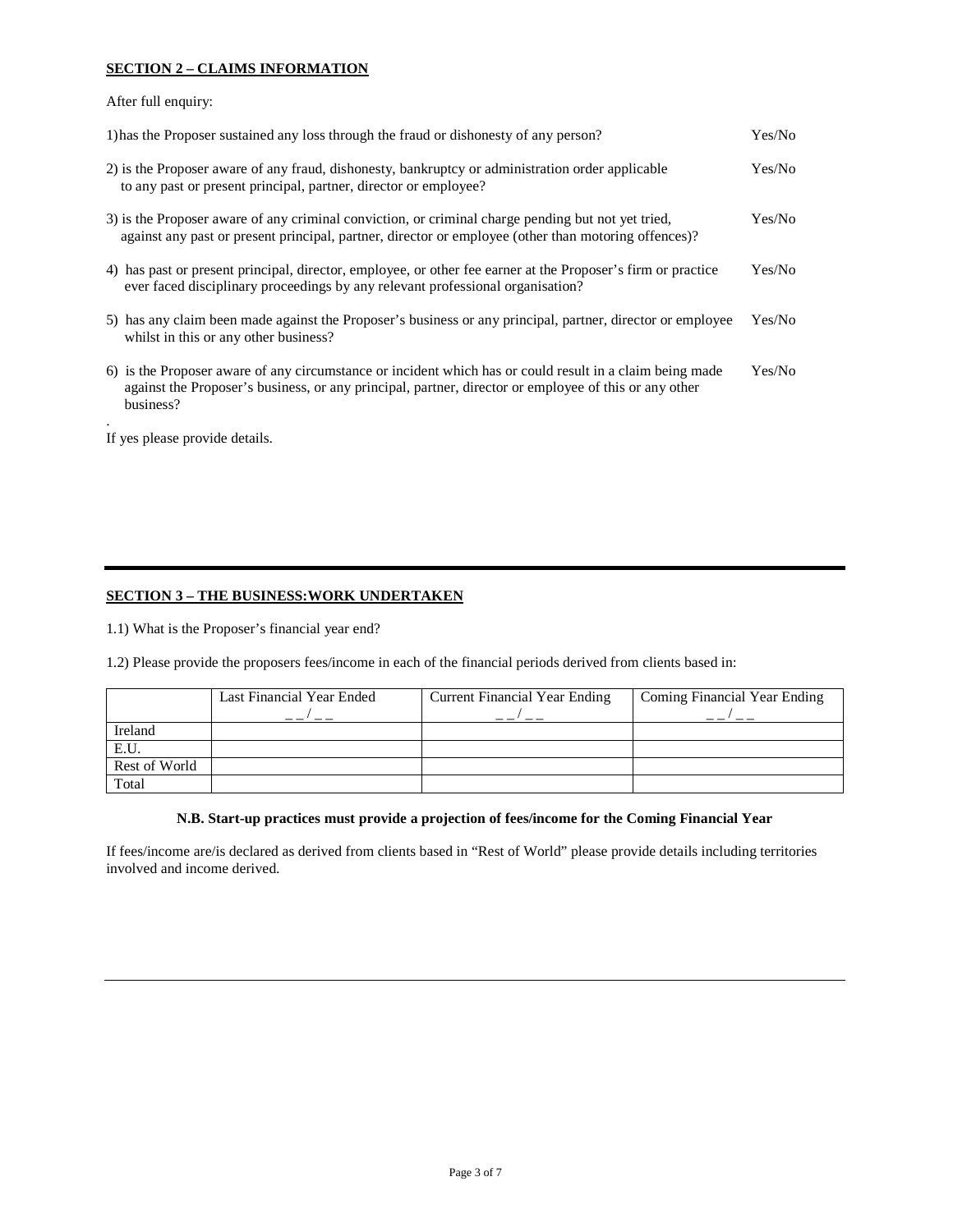2) Please allocate below, as a percentage to a total of 100%, the fees/income between activities undertaken for the last complete financial year:

|                                                         | Ireland | E.U. | <b>RoW</b> | Total |
|---------------------------------------------------------|---------|------|------------|-------|
| Architectural                                           |         |      |            |       |
| <b>Town Planning</b>                                    |         |      |            |       |
| Feasibility Studies - no design                         |         |      |            |       |
| Landscape/Garden Architecture                           |         |      |            |       |
| <b>Quantity Surveying</b>                               |         |      |            |       |
| Residential Structural Surveys or Inspection Reports or |         |      |            |       |
| Valuations                                              |         |      |            |       |
| Interior Design (Structural)                            |         |      |            |       |
| Interior Design (Non-Structural)                        |         |      |            |       |
| Project Co-ordination                                   |         |      |            |       |
| Project Management                                      |         |      |            |       |
| <b>Building Surveying</b>                               |         |      |            |       |
| Planning Supervisory                                    |         |      |            |       |
| <b>Expert Witness</b>                                   |         |      |            |       |
| Environmental                                           |         |      |            |       |
| <b>Drafting</b>                                         |         |      |            |       |
| <b>Clerks of Works</b>                                  |         |      |            |       |
| Non-structural Refurbishment                            |         |      |            |       |
| <b>Building Energy Rating</b>                           |         |      |            |       |
| Other (specify)                                         |         |      |            |       |
|                                                         |         |      |            | 100%  |

**N.B. Start-up practices must complete this section as a projection for the Coming Financial Year** 

If fees/income are/is declared as "Project Management" and/or "Project Co-ordination" please complete the **Project Management and Project Co-ordination Supplementary Questionnaire.**

 If fees/income are/is declared as "Planning Supervisor" please complete the **Planning Supervisors Construction, Design and Management Supplementary Questionnaire.**

If fees/income are/is declared as "Survey/Valuation/Inspection" please complete the **Survey, Valuation and Inspection Supplementary Questionnaire.**

|                                          | Ireland | EU | RoW | Total |
|------------------------------------------|---------|----|-----|-------|
| Commercial Offices and Shopping centres  |         |    |     |       |
| Bridges and/or Tunnels                   |         |    |     |       |
| Harbours and/or Jetties and/or Off-shore |         |    |     |       |
| installations                            |         |    |     |       |
| Sewerage and Water Schemes               |         |    |     |       |
| Retail                                   |         |    |     |       |
| Nuclear or Atomic Projects               |         |    |     |       |
| Foundations and Underpinning             |         |    |     |       |
| Leisure, Sport and Amusement             |         |    |     |       |
| Chemical, Petro-chemical and Refineries  |         |    |     |       |
| Housing Schemes (2-3 floors)             |         |    |     |       |
| High Rise Building                       |         |    |     |       |
| Churches / Cathedrals                    |         |    |     |       |
| Schools, Hospitals, Municipal Building   |         |    |     |       |
| Airports, Railways                       |         |    |     |       |
| Roads Highways, or Motorways             |         |    |     |       |
| <b>Retail/Business Parks</b>             |         |    |     |       |
| <b>Industrialised Systems Building</b>   |         |    |     |       |
| <b>Golf Course Architects</b>            |         |    |     |       |
| Cladding and Curtain Walling             |         |    |     |       |
| Swimming Pool Design                     |         |    |     |       |
| Other (specify)                          |         |    |     |       |
|                                          |         |    |     | 100%  |

3) Please allocate below, as a percentage to a total of 100%, the fees/income for the last financial year between contracts where the interest is:

If fees/income are/is declared as "Sewerage and Water Schemes", "Harbours and/or Jetties and/or Off-shore installations", and/or "Chemical, Petro-chemical and Refineries" please complete the **Pollution Supplementary Questionnaire.**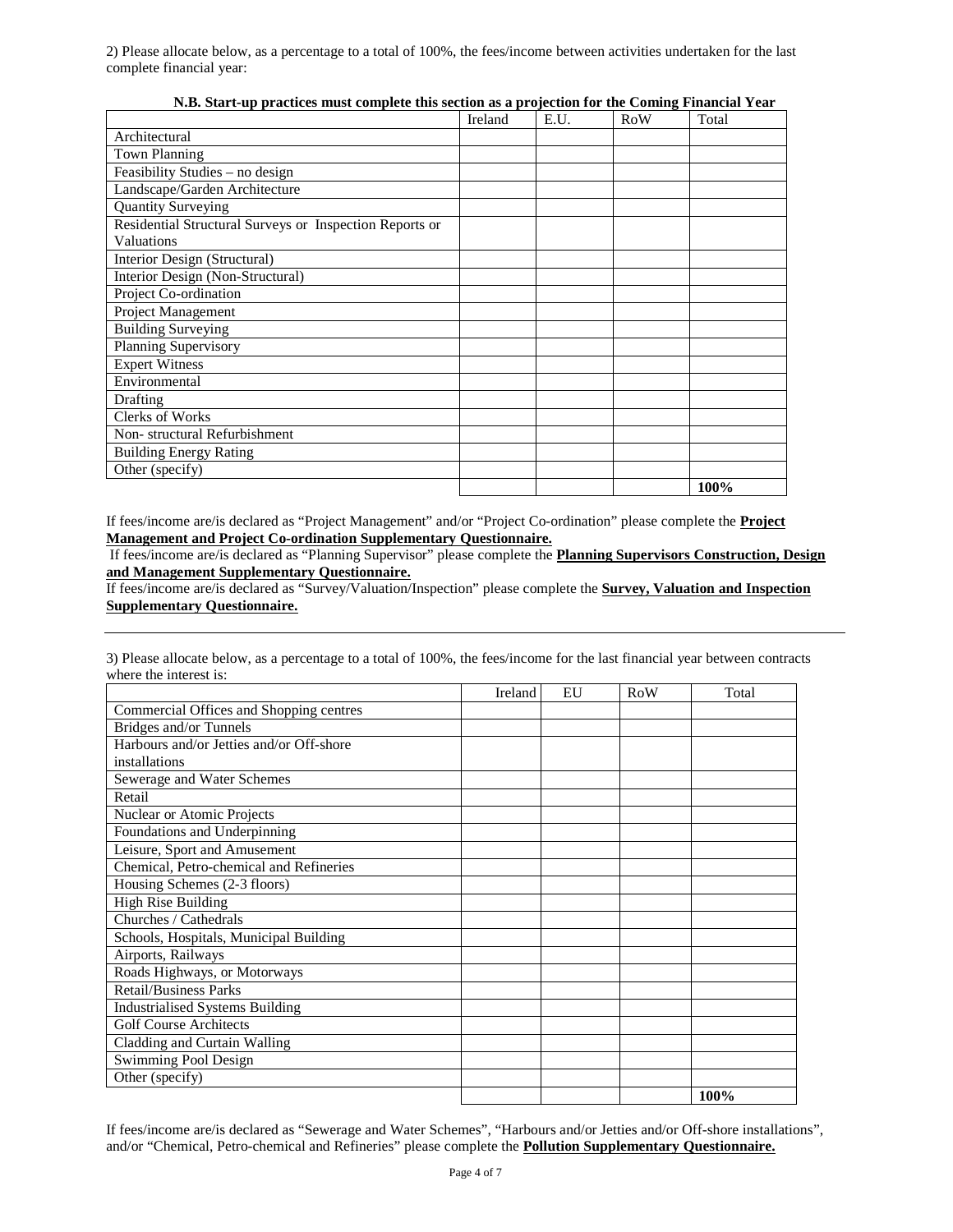3.1) What percentage of the proposers fees for each of the last five years emanates from work undertaken for Housing Associations?

4) Is cover required for any other activity, now ceased, which is different to those declared in (3) and (4) Yes/No above?

If yes please provide details.

5) Is the proposer aware of any change in activity/structure that will occur in the coming financial year? Yes/No

6) What percentage of fees over the last 3 years have been paid to outside consultants?

6.1) If fees are paid to outside consultants is cover required for the work undertaken by the outside Yes/No consultants?

6.2) If yes please provide full details including nature of the work, projects undertaken and names of consultants?

7) Please list the proposers five largest contracts undertaken in the last three years.

| Type of Service and Country | Fee | <b>Total Contract Value</b> | Date Commenced | Date Completed |
|-----------------------------|-----|-----------------------------|----------------|----------------|
|                             |     |                             |                |                |
|                             |     |                             |                |                |
|                             |     |                             |                |                |
|                             |     |                             |                |                |
|                             |     |                             |                |                |

8) Please list the proposers five largest contracts due to be undertaken in the next three years.

| Type of Service and Country<br>Fee | <b>Total Contract Value</b> | <b>Anticipated Date</b> | <b>Anticipated Date</b> |
|------------------------------------|-----------------------------|-------------------------|-------------------------|
|                                    |                             |                         | of Completion           |
|                                    |                             |                         |                         |
|                                    |                             |                         |                         |
|                                    |                             |                         |                         |
|                                    |                             |                         |                         |
|                                    |                             |                         |                         |
|                                    |                             |                         | of Commencement         |

9) Is the proposer a member of a consortium or has the proposer entered into a joint venture agreement? Yes/No

If yes please provide details.

10) Does or has the proposers work involved repetitive construction units? Yes/No

If yes please provide details.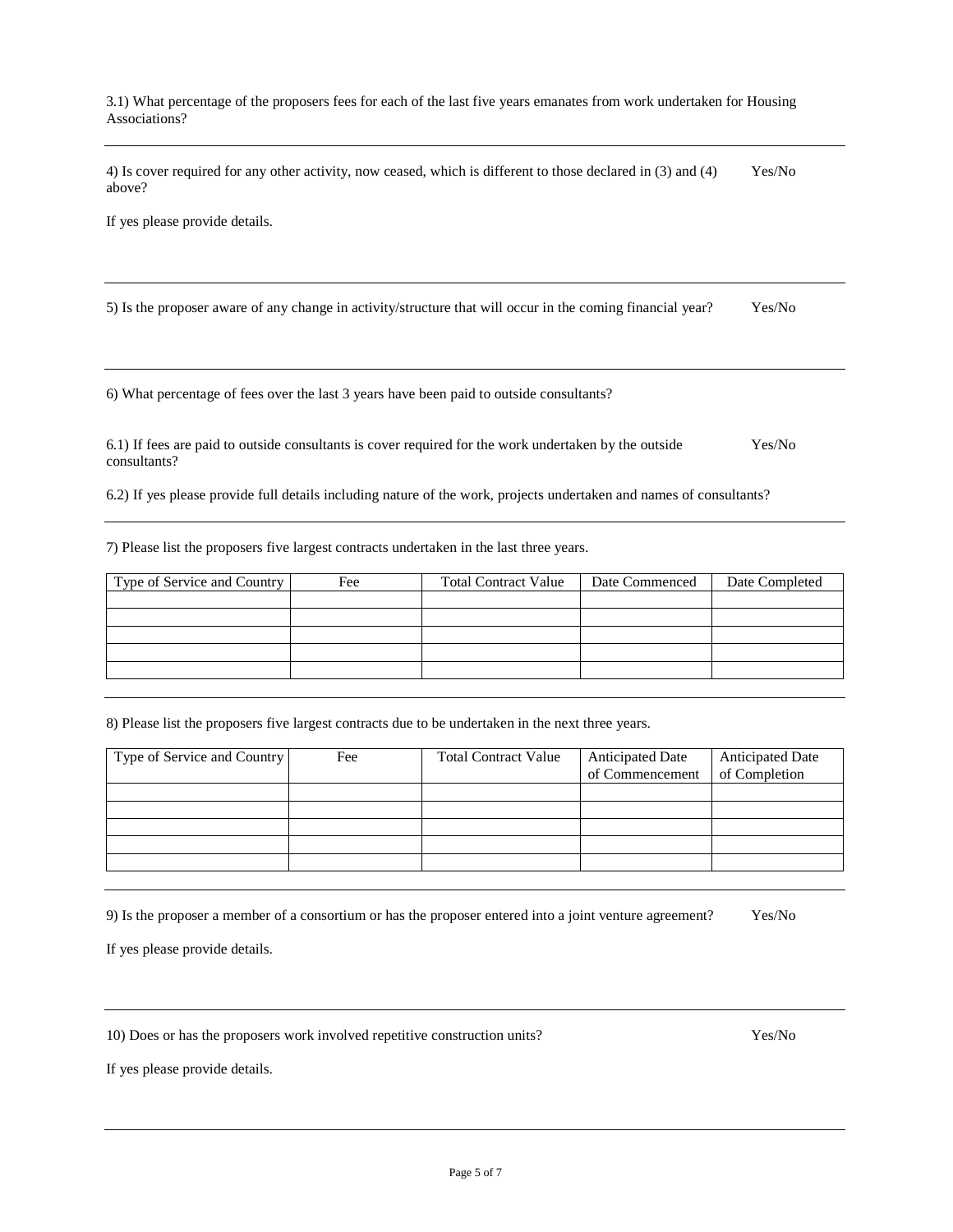| 11) Does or has the proposer undertaken any contract which involves responsibility for:                                                                                                                                                                                                                                                             |        |
|-----------------------------------------------------------------------------------------------------------------------------------------------------------------------------------------------------------------------------------------------------------------------------------------------------------------------------------------------------|--------|
| 11.1) Manufacture, construction erection or installation?                                                                                                                                                                                                                                                                                           | Yes/No |
| 11.2) Supply materials, plant, goods or equipment?                                                                                                                                                                                                                                                                                                  | Yes/No |
| 11.3) Provision of software                                                                                                                                                                                                                                                                                                                         | Yes/No |
| If yes to any please provide details.                                                                                                                                                                                                                                                                                                               |        |
| <b>SECTION 4 – THE BUSINESS:RISK MANAGEMENT</b>                                                                                                                                                                                                                                                                                                     |        |
| 1) Is the proposer admitted to any Association or accredited to any quality systems such as the ISO series?                                                                                                                                                                                                                                         | Yes/No |
| If yes please provide details.                                                                                                                                                                                                                                                                                                                      |        |
| 2) Does the proposer operate a diary system?<br>Yes/No                                                                                                                                                                                                                                                                                              |        |
| 3) Are records kept by the proposer of telephone conversations and attendance at meetings?<br>Yes/No                                                                                                                                                                                                                                                |        |
| 4) What are the proposer's procedures to ensure that a client is fully aware of the services to be provided by the Proposer and<br>the limitations thereof $-e.g.$ letters of engagement, quote letter/scope of services letter or other (please provide details)                                                                                   |        |
| 5) Does the Proposer always obtain satisfactory written references when engaging employees?                                                                                                                                                                                                                                                         | Yes/No |
| If no please provide details.                                                                                                                                                                                                                                                                                                                       |        |
| 6) If any partner, principal, director or employee is allowed to sign cheques without a counter signature<br>please provide details of the individuals, the cheque limit and the circumstances                                                                                                                                                      | Yes/No |
| 7) Does the Proposer ensure that sub consultants are engaged in a binding contact accepting<br>Responsibility for their own neglect, error or omission and does the Proposer ensure that all<br>sub consultants carry Professional Indemnity Insurance?                                                                                             | Yes/No |
| 8) Has/will the Proposer or any partner/director/employee ever certified/certify or provided/provide<br>an opinion on compliance with Building Regulations or planning permission or certified/certify<br>payment in respect of building or engineering works without first having conducted a visual inspection<br>of the relevant property/works? | Yes/No |
| 9) Does/will the Proposer undertake valuations for lending purposes (other than certification for<br>Interim mortgage drawdown/stage payment certification)?                                                                                                                                                                                        | Yes/No |